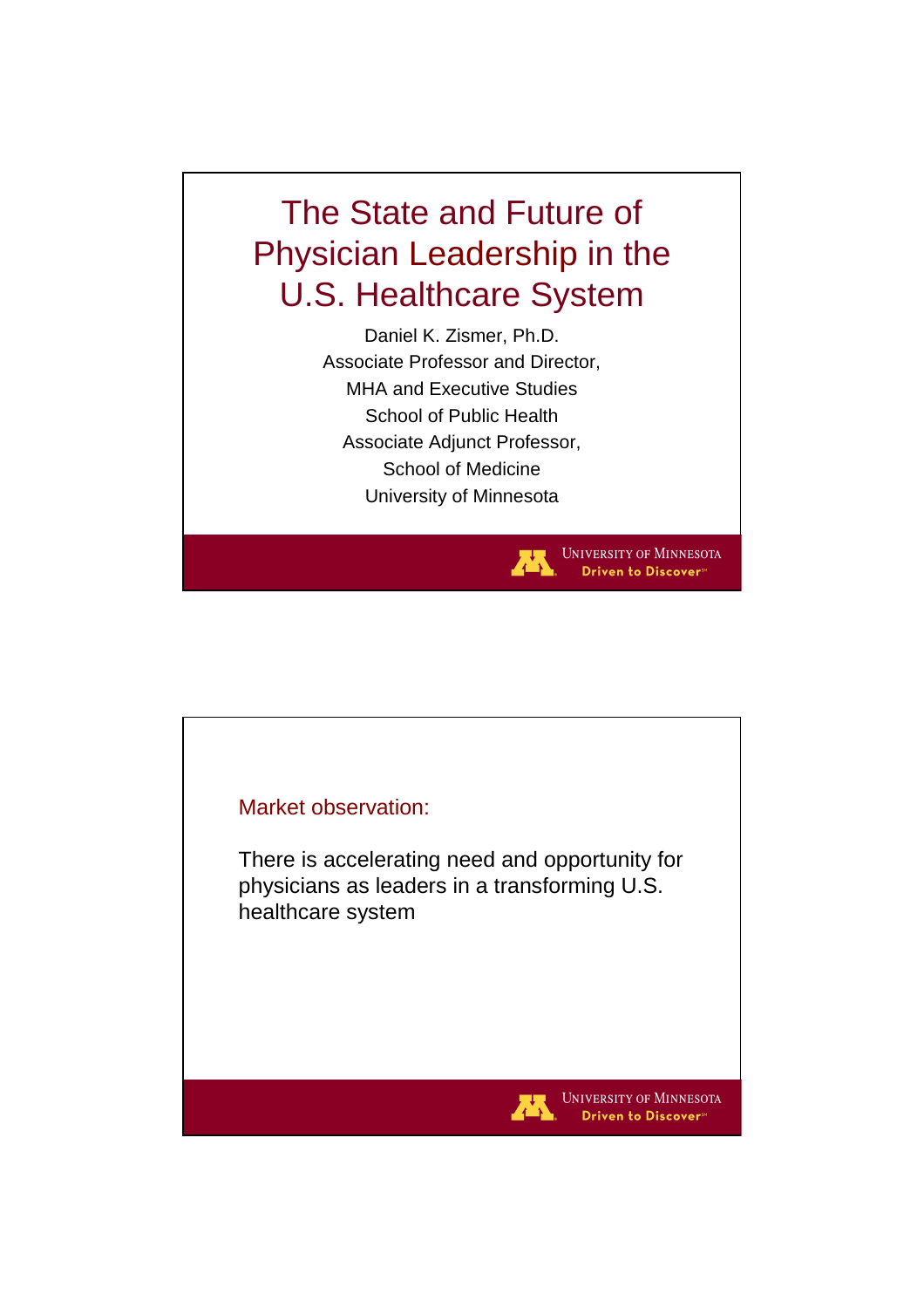

## Drivers of an Accelerating Trend:

• The larger, more complex integrated health system models have complex, organized physician services contained within the model, requiring physicians as leaders and enterprise managers.

• As health reform dynamics affect delivery, care efficiency and effectiveness require physicians to manage care across a full continuum within key clinical service lines, e.g. cardiovascular, cancer, orthopedics.

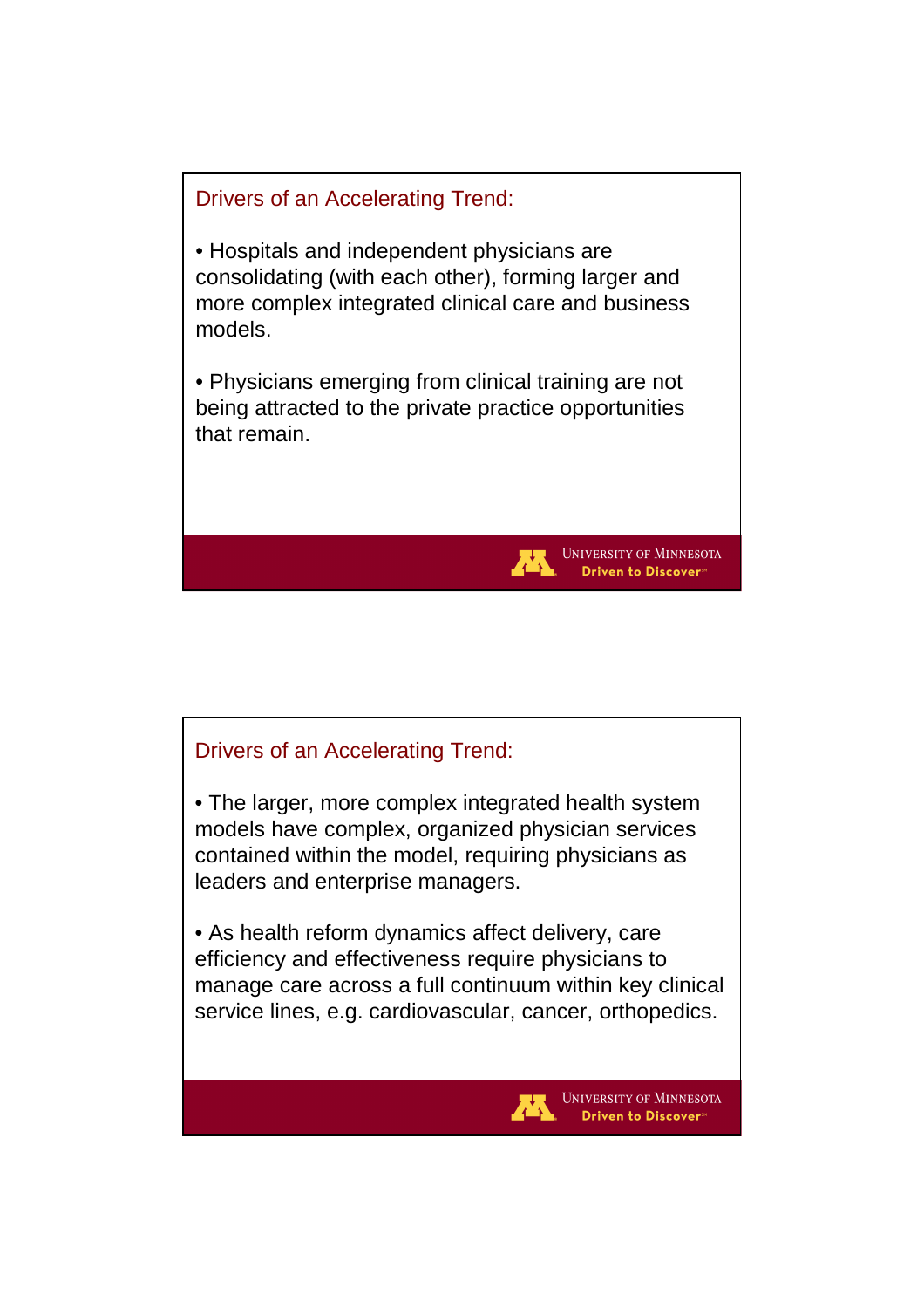

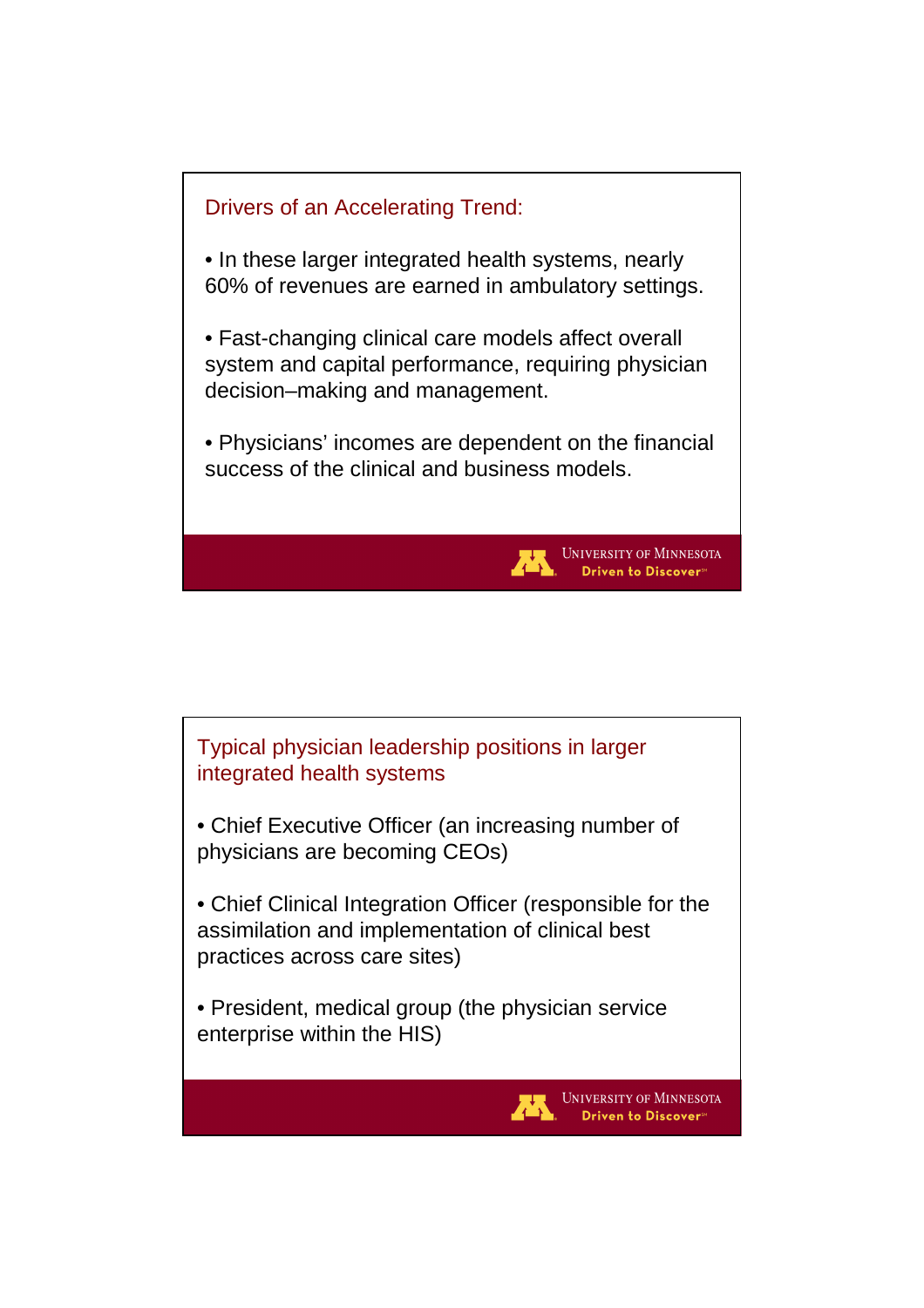

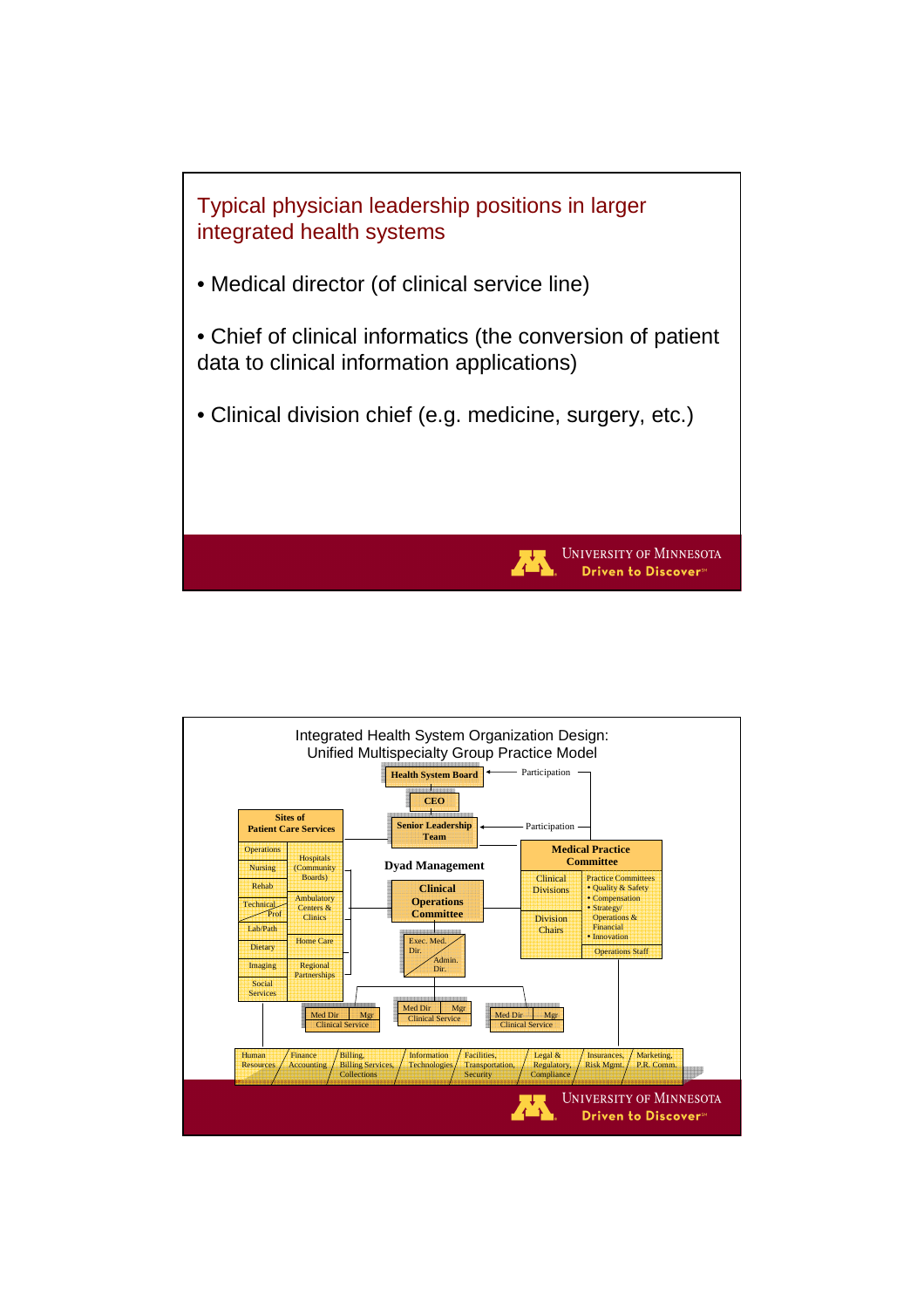

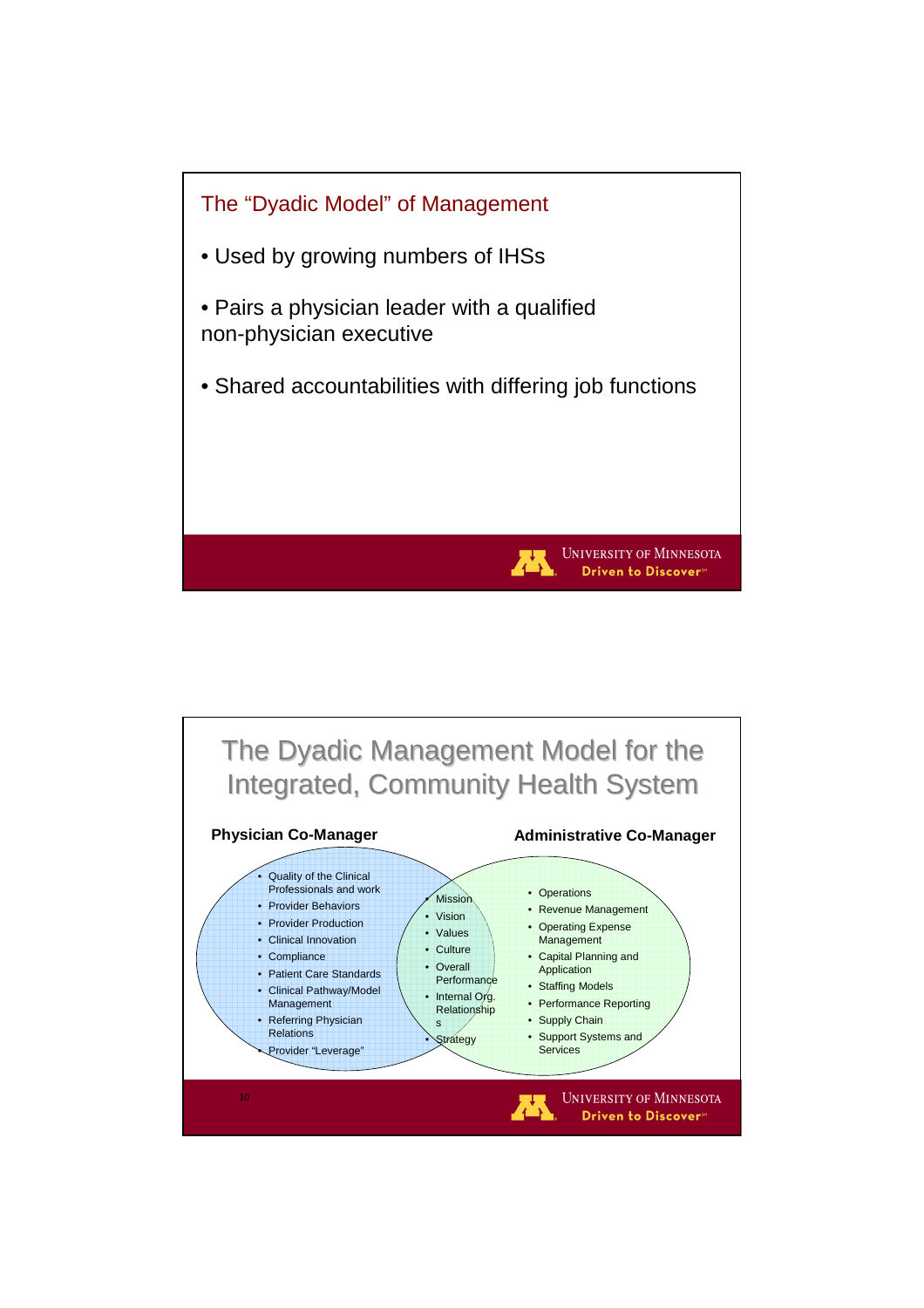

What does the U.S. market look like for physician leadership development?

- "Emerging physician leader" training programs
- Physicians in executive MHA/MBA programs
- Senior-level clinician leaders seeking advanced leadership and managerial training

**UNIVERSITY OF MINNESOTA** Driven to Discover<sup>®</sup>

• Online programs will grow (the best will be structured, cohort-based programs)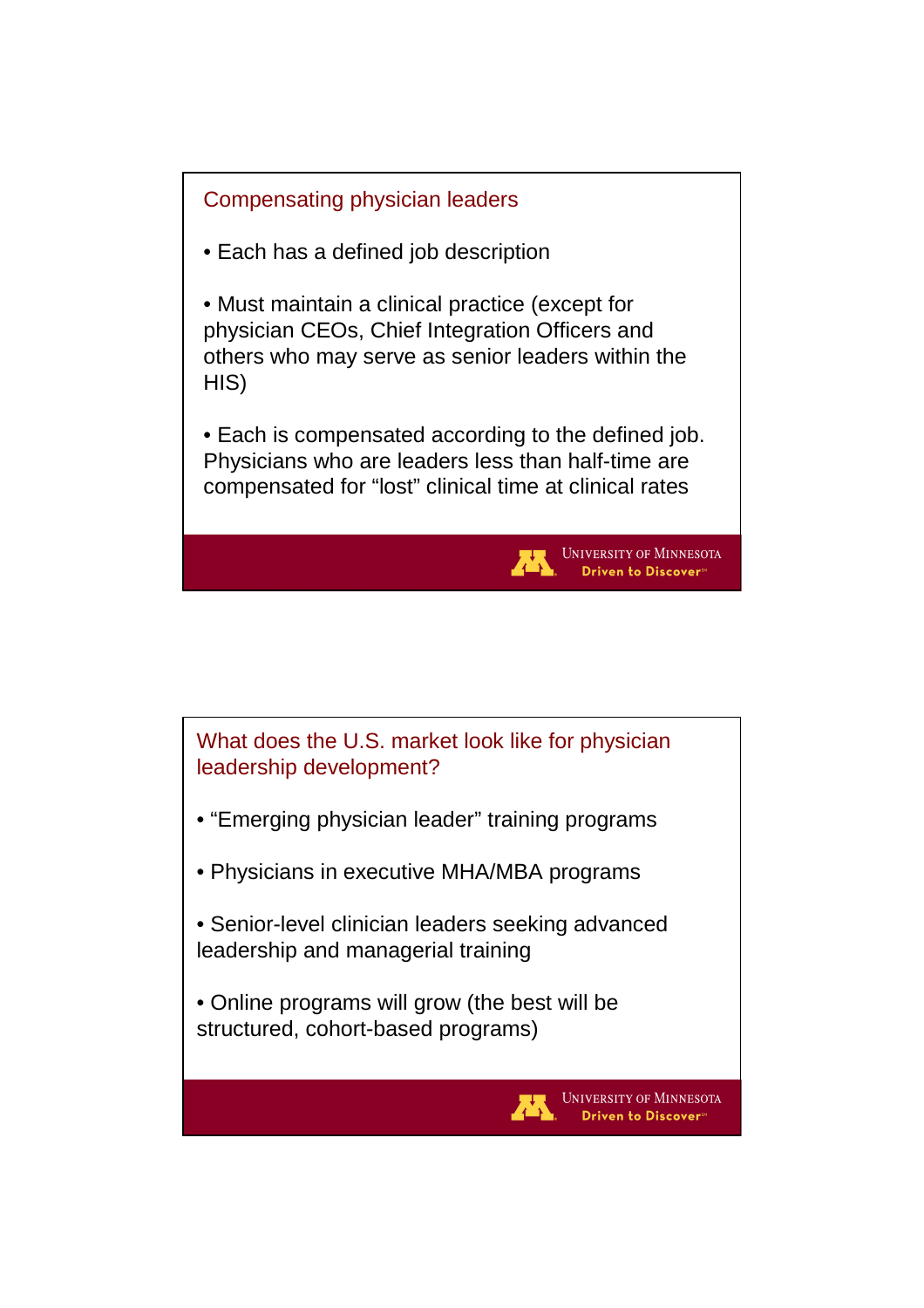What is the expected "value proposition" of physicians as leaders and managers of IHSs (i.e., what should be achieved with physicians as leaders/managers of IHSs)?

• Optimal application of the physician services resource potential

• Rapid assimilation of evidence-based clinical best practices.

• Optimal care process efficiency (and related cost management)